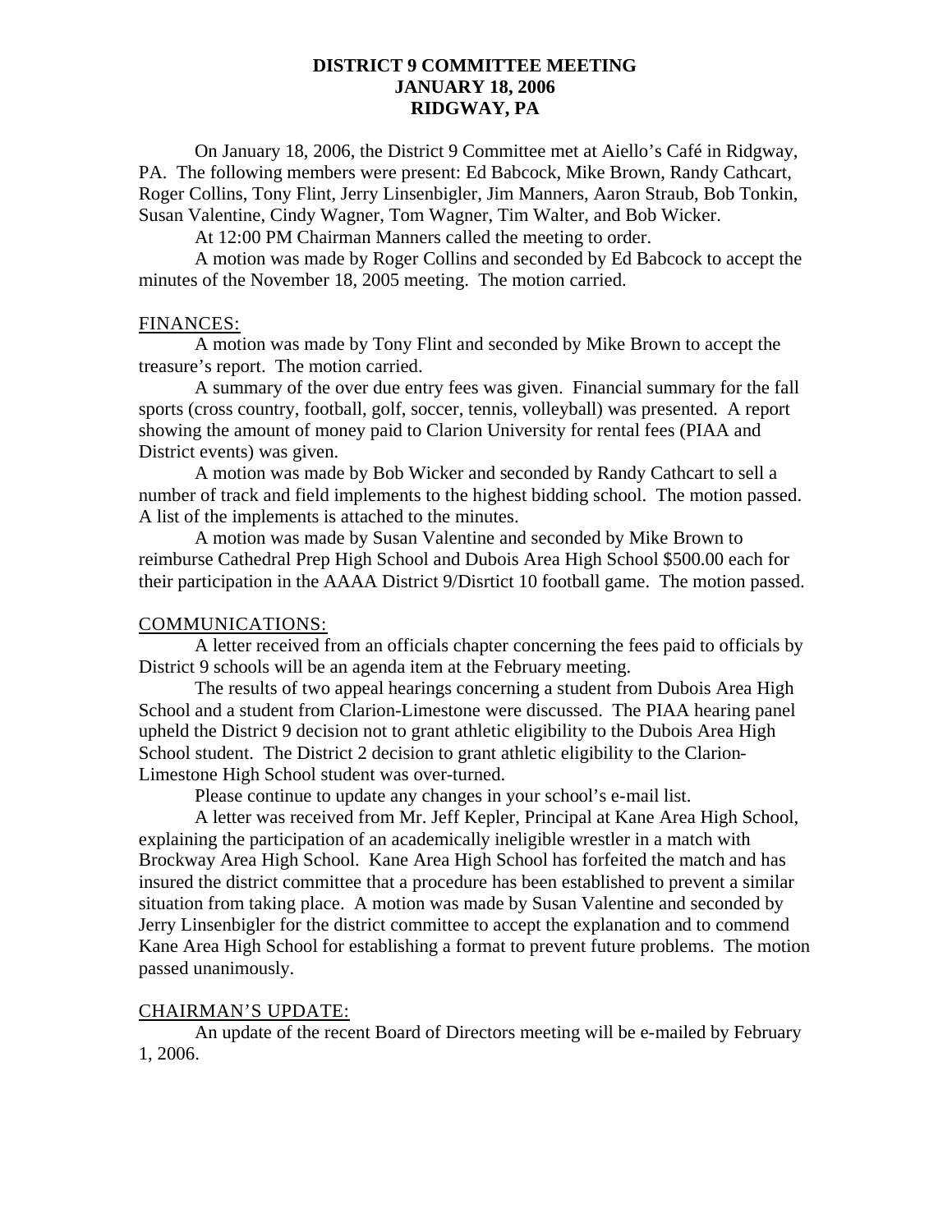## ADMINISTRAIVE BUSINESS:

When the Board of Directors passes the 2006-07 and 2007-08 brackets, meetings will be established with the Districts 6 and 10 Chairmen to discuss the format for playoff events between District 9 and teams form Districts 6 and 10.

The establishment of a "committee" to research the history of District 9 will be discussed at the February meeting.

A motion was made by Roger Collins and seconded by Tim Walter to grant athletic eligibility to Mollyann M. Schaut, a student transferring from Elk County Catholic High School to St. Marys Area High School. The motion passed unanimously.

## ADMINISTRAIVE COMMITTEES:

### ELECTION:

Election committee chairman, Roger Collins, reported that his committee recommends the District 9 elections follow the same format as the past year. A motion was made by Roger Collins and seconded by Ed Babcock to accept the recommendation of the election committee. The motion passed with one negative vote. SPORTSMANSHIP:

A list of fall disqualifications was given to the committee. MERCHANDISE:

All "miss printed" soccer shirts have been replace at no cost to District 9. SPORTS COMMITTEES:

## FOOTBALL:

The method of seeding teams for the 2006-07 playoff games was discussed. The committee will vote on the method of seeding teams at the February meeting.

Tim Walter reported on a meeting of the District 9 Athletic Directors who were considering expanding their football schedules to include District 9 AAA schools.

A motion was made by Aaron Straub and seconded by Ed Babcock for the District 9 Committee not to create leagues, conferences, and schedules for District 9 schools. The motion passed unanimously.

## BASKETBALL, SWIMMING AND DIVING, AND WRESTLING:

Playoff information for basketball, swimming and diving, and wrestling has been mailed to District 9 school. If you have any questions concerning the tournament, contact the chairman of the sport in question.

## BASEBALL AND SOFTBALL:

A letter was received from Mr. Larry Hanna, District 9 Baseball Rule Interpreter, concerning a number of officials' issues with the district baseball and softball tournaments. The letter was referred to the District 9 Baseball and Softball Chairmen. THE NEXT DISTRICT 9 COMMITTEE MEETING WILL BE ON FEBRAURY 15, 2006 AT AIELLO'S CAFÉ AT 1:00 PM.

## MINUTES OF THE BOARD OF DIRECTORS' MEETINGS CAN BE FOUND ON THE PIAA WEBSITE.

A motion was made by Randy Cathcart and seconded by Susan Valentine to adjourn the meeting. The motion carried.

Respectfully submitted,